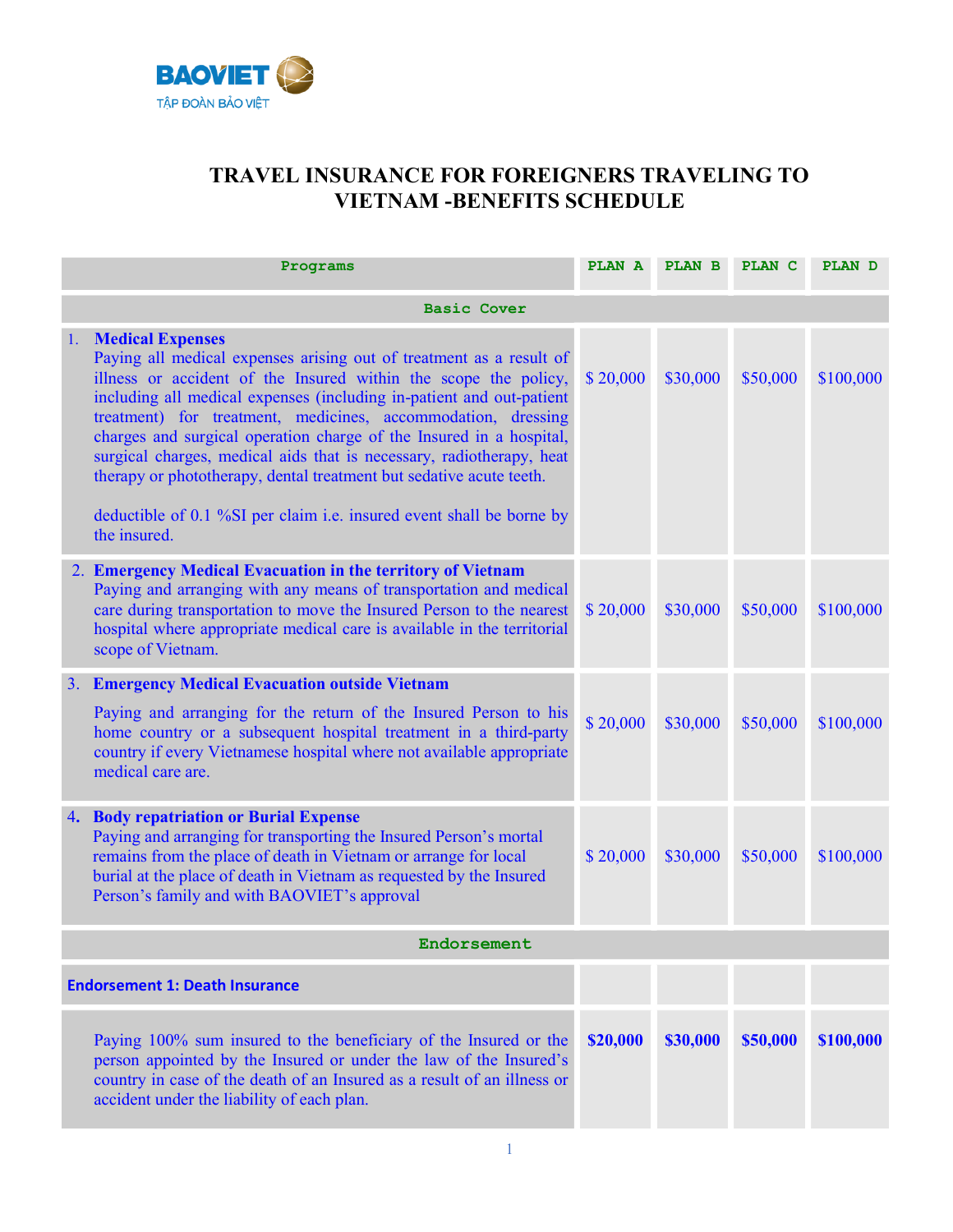

| <b>Endorsement 2: Traveling outside Vietnam</b>                                                                                                                                                                                                                                                                                 |          |             |             |           |
|---------------------------------------------------------------------------------------------------------------------------------------------------------------------------------------------------------------------------------------------------------------------------------------------------------------------------------|----------|-------------|-------------|-----------|
| The endorsement will be extended to which the Insured travel to the<br>South East Asian region, provided that the Insured had already<br>crossed frontier of Vietnam in the same route.<br>Maximum period of insurance for travelling aboard is 30 days/trip                                                                    | \$20,000 | \$30,000    | \$50,000    | \$100,000 |
| <b>Endorsement 3: Travel medical Assistance</b>                                                                                                                                                                                                                                                                                 |          |             |             |           |
| 1. Travel services assistance<br>Providing the address, telephone number and hours of opening of the<br>nearest consulate and embassy, interpreter, law office in Vietnam.                                                                                                                                                      | Full     | <b>Full</b> | <b>Full</b> | Full      |
| 2. Baggage and Personal effects<br>Los or damage directly resulting from accident, theft, burglary,<br>robbery or mishandling by carriers to the Insured Person's baggage<br>or personal items carried. The limit is USD250 per item and<br>USD500 per pair or set                                                              | \$600    | \$900       | \$1,500     | \$2,000   |
| 3. Loss of travel documents<br>Cost of obtaining replacements of passport, air tickets, travel<br>expenses and accommodation incurred to obtain such replacement<br>arising from theft, burglary, robbery and accidental loss.                                                                                                  | \$1,000  | \$1,500     | \$2,000     | \$3,000   |
| 4. Additional Costs of Travel & Accommodation<br>Additional costs of accommodation incurred by the Insured Person<br>and an insured family member or traveling companion when such<br>costs arise from hospitalization due to a covered disability<br>necessitating medical treatment of 10 consecutive days of the<br>Insured. | \$2,000  | \$3,000     | \$5,000     | \$10,000  |
| <b>5. Return of Children</b><br>Reasonable additional accommodation and travelling expenses for<br>unattended insured children (age below 14) return to the country of<br>residence                                                                                                                                             | \$2,000  | \$3,000     | \$5,000     | \$10,000  |
| <b>6. Family Member Visit</b><br>Travelling costs for 2 immediate family members to join the Insured<br>Person who is confined in hospital for more than 3 days or is dead<br>aboard                                                                                                                                            | \$2,000  | \$3,000     | \$5,000     | \$10,000  |